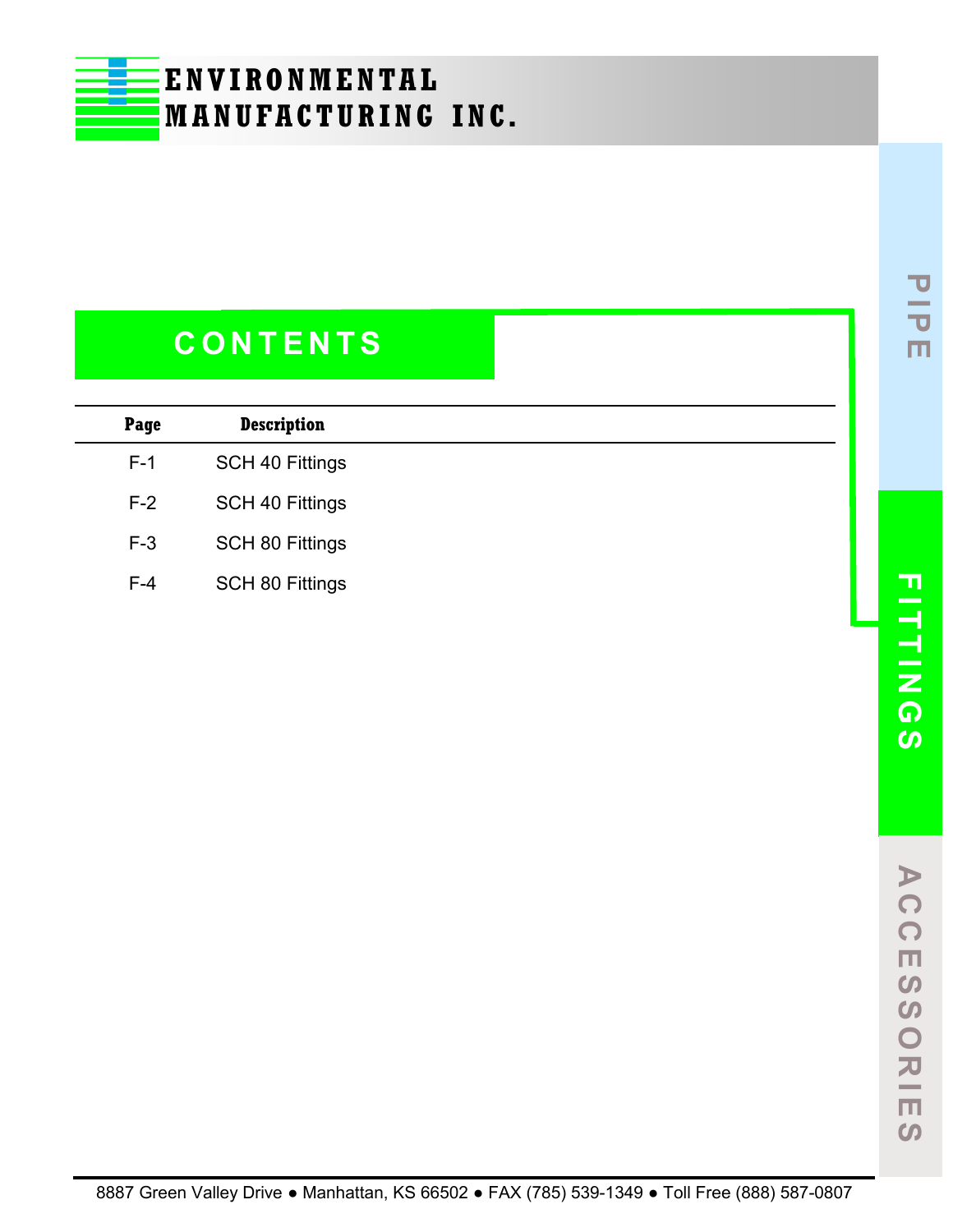

# **PVC Fittings Schedule 40**

| <b>Size</b> | <b>Fitting</b>            |
|-------------|---------------------------|
| .5"         | <b>Threaded Cap/Plug</b>  |
|             | <b>Threaded Point M/F</b> |
|             | <b>Threaded Adapter</b>   |
| .75"        | <b>Slip Plug</b>          |
|             | <b>Slip Point</b>         |
|             | <b>Slip Cap</b>           |
|             | <b>Slip Coupling</b>      |

| <b>Size</b> | <b>Fitting</b>            |
|-------------|---------------------------|
| 1"          | <b>Threaded Cap/Plug</b>  |
|             | <b>Threaded Point M/F</b> |
|             | <b>Threaded Adapter</b>   |
|             | <b>Slip Plug</b>          |
|             | <b>Slip Point</b>         |
|             | <b>Slip Cap</b>           |
|             | <b>Slip Coupling</b>      |

| Size  | <b>Fitting</b>            |
|-------|---------------------------|
| 1.25" | <b>Threaded Cap/Plug</b>  |
|       | <b>Threaded Point M/F</b> |
|       | <b>Threaded Adapter</b>   |
| 1.5"  | <b>Slip Plug</b>          |
|       | <b>Slip Point</b>         |
|       | <b>Slip Cap</b>           |
|       | <b>Slip Coupling</b>      |

| <b>Fitting</b>            |
|---------------------------|
| Threaded Cap/Plug         |
| <b>Threaded Point M/F</b> |
| <b>Threaded Adapter</b>   |
| <b>Hoist Cap/Plug</b>     |
| Slip Plug                 |
| <b>Slip Point</b>         |
| Slip Cap                  |
| <b>Slip Coupling</b>      |
|                           |

| <b>Size</b> | Fitting                   |
|-------------|---------------------------|
| 3"          | <b>Threaded Cap/Plug</b>  |
|             | <b>Threaded Point M/F</b> |
|             | <b>Threaded Adapter</b>   |
|             | <b>Hoist Cap/Plug</b>     |
|             | Slip Plug                 |
|             | <b>Slip Point</b>         |
|             | Slip Cap                  |
|             | <b>Slip Coupling</b>      |

| <b>Size</b> | <b>Fitting</b>            |
|-------------|---------------------------|
|             | <b>Threaded Cap/Plug</b>  |
|             | <b>Threaded Point M/F</b> |
|             | <b>Threaded Adapter</b>   |
|             | <b>Hoist Cap/Plug</b>     |
|             | Slip Plug                 |
|             | <b>Slip Point</b>         |
|             | Slip Cap                  |
|             | <b>Slip Coupling</b>      |

**A C C E S S O R I E S**

 $\overline{z}$  $\Box$  $\Omega$ 

 $\blacktriangleright$  $\Omega$  $\Omega$  $\Box$  $\boldsymbol{\omega}$  $\boldsymbol{\omega}$  $\overline{O}$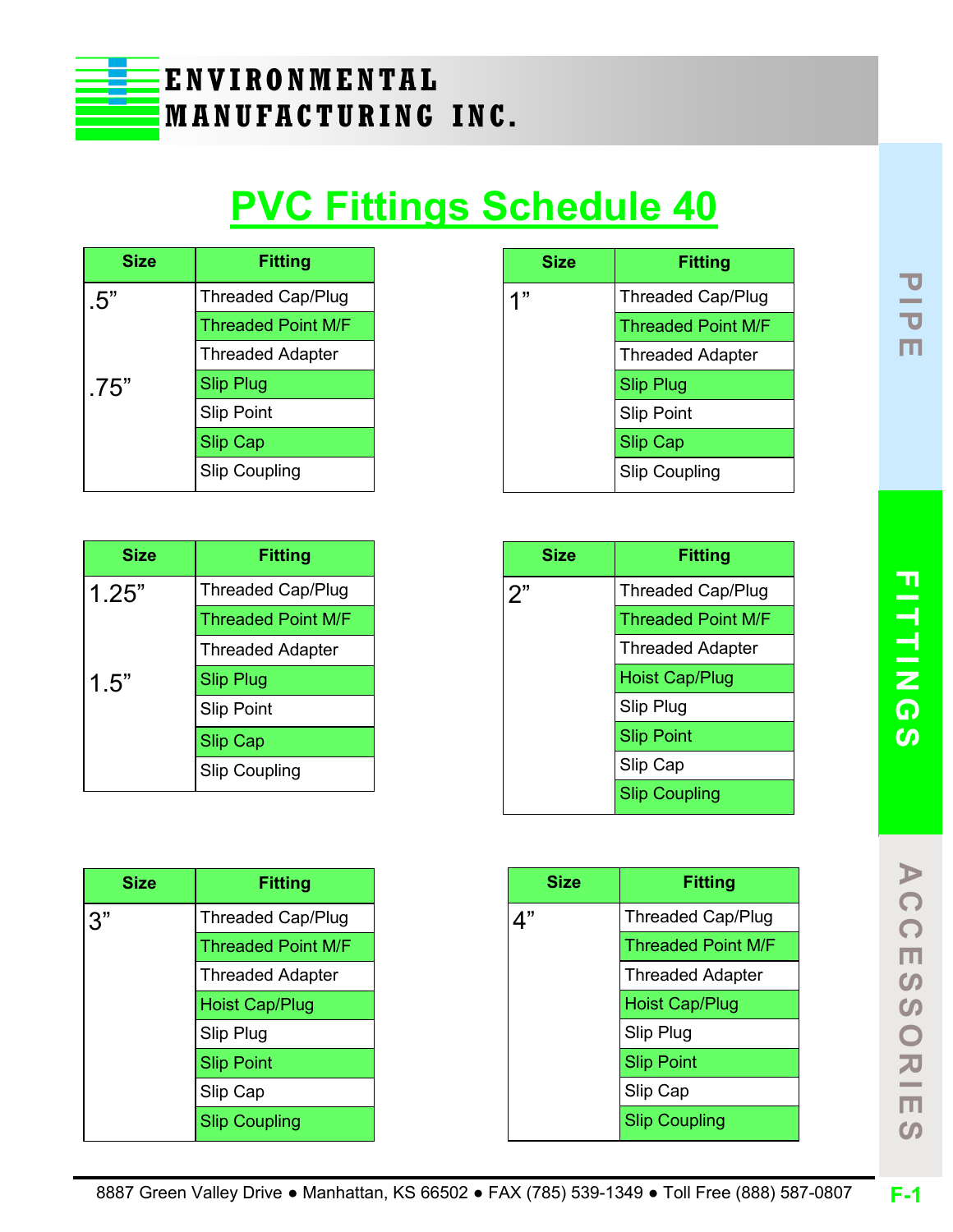

## **PVC Fittings Schedule 40**

| <b>Size</b> | <b>Fitting</b>           |
|-------------|--------------------------|
| 5"          | <b>Threaded Cap/Plug</b> |
|             | <b>Threaded Adapter</b>  |
|             | Hoist Cap/Plug           |
|             | <b>Slip Plug</b>         |
|             | Slip Cap                 |
|             | <b>Slip Coupling</b>     |

| <b>Size</b> | <b>Fitting</b>           |
|-------------|--------------------------|
| 6"          | <b>Threaded Cap/Plug</b> |
|             | <b>Threaded Adapter</b>  |
|             | Hoist Cap/Plug           |
|             | <b>Slip Plug</b>         |
|             | Slip Cap                 |
|             | <b>Slip Coupling</b>     |

| <b>Size</b> | <b>Fitting</b>           |
|-------------|--------------------------|
|             | <b>Threaded Cap/Plug</b> |
|             | <b>Threaded Adapter</b>  |
|             | Hoist Cap/Plug           |
|             | <b>Slip Plug</b>         |
|             | Slip Cap                 |
|             | <b>Slip Coupling</b>     |

| <b>Size</b> | <b>Fitting</b>           |
|-------------|--------------------------|
| 10"         | <b>Threaded Cap/Plug</b> |
|             | <b>Threaded Adapter</b>  |
|             | Hoist Cap/Plug           |
|             | <b>Slip Plug</b>         |
|             | Slip Cap                 |
|             | <b>Slip Coupling</b>     |

| Size | <b>Fitting</b>       |
|------|----------------------|
| 12"  | <b>Slip Plug</b>     |
|      | Slip Cap             |
|      | <b>Slip Coupling</b> |



**PIPE**

**A C C E S S O R I E S**

**SS** 

ORIE

 $\Omega$ 

 $\blacktriangleright$ 

CC

 $\overline{\mathbf{m}}$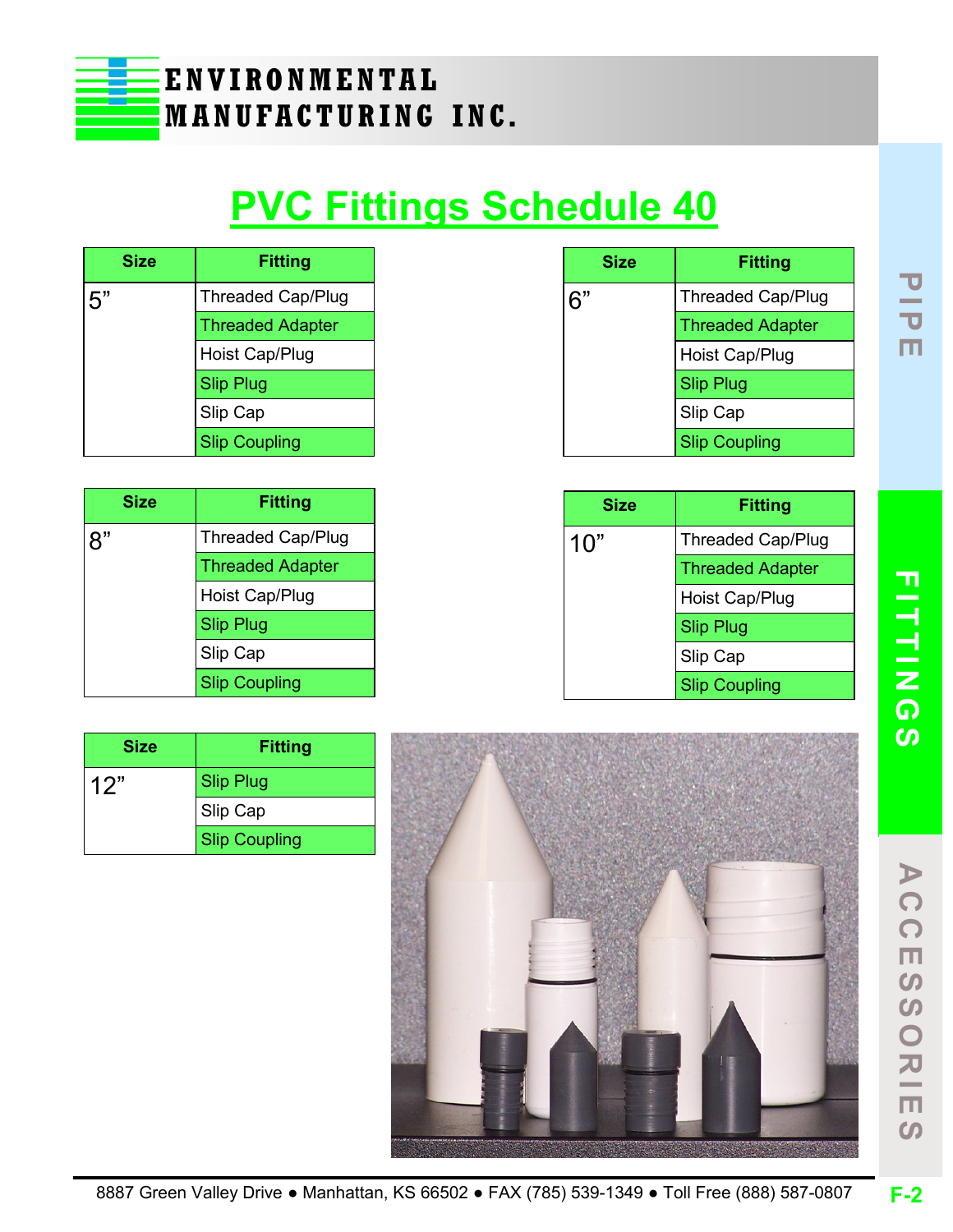

# **PVC Fittings Schedule 80**

| <b>Size</b> | <b>Fitting</b>            |
|-------------|---------------------------|
| .5"         | <b>Threaded Cap/Plug</b>  |
|             | <b>Threaded Point M/F</b> |
|             | <b>Threaded Adapter</b>   |
| .75"        | <b>Slip Plug</b>          |
|             | <b>Slip Point</b>         |
|             | <b>Slip Cap</b>           |
|             | <b>Slip Coupling</b>      |

| <b>Size</b> | <b>Fitting</b>            |
|-------------|---------------------------|
| 1.25"       | <b>Threaded Cap/Plug</b>  |
|             | <b>Threaded Point M/F</b> |
|             | <b>Threaded Adapter</b>   |
| 1.5"        | <b>Slip Plug</b>          |
|             | <b>Slip Point</b>         |
|             | <b>Slip Cap</b>           |
|             | <b>Slip Coupling</b>      |

| <b>Size</b> | <b>Fitting</b>            |
|-------------|---------------------------|
| ננ ו        | <b>Threaded Cap/Plug</b>  |
|             | <b>Threaded Point M/F</b> |
|             | <b>Threaded Adapter</b>   |
|             | <b>Slip Plug</b>          |
|             | <b>Slip Point</b>         |
|             | <b>Slip Cap</b>           |
|             | <b>Slip Coupling</b>      |

| <b>Size</b> | <b>Fitting</b>            |
|-------------|---------------------------|
| 2"          | <b>Threaded Cap/Plug</b>  |
|             | <b>Threaded Point M/F</b> |
|             | <b>Threaded Adapter</b>   |
|             | <b>Hoist Cap/Plug</b>     |
|             | Slip Plug                 |
|             | <b>Slip Point</b>         |
|             | Slip Cap                  |
|             | <b>Slip Coupling</b>      |

| <b>Size</b> | <b>Fitting</b>            |
|-------------|---------------------------|
|             | <b>Threaded Cap/Plug</b>  |
|             | <b>Threaded Point M/F</b> |
|             | <b>Threaded Adapter</b>   |
|             | <b>Hoist Cap/Plug</b>     |
|             | Slip Plug                 |
|             | <b>Slip Point</b>         |
|             | Slip Cap                  |
|             | <b>Slip Coupling</b>      |

| <b>Size</b> | <b>Fitting</b>            |
|-------------|---------------------------|
|             | <b>Threaded Cap/Plug</b>  |
|             | <b>Threaded Point M/F</b> |
|             | <b>Threaded Adapter</b>   |
|             | <b>Hoist Cap/Plug</b>     |
|             | Slip Plug                 |
|             | <b>Slip Point</b>         |
|             | Slip Cap                  |
|             | <b>Slip Coupling</b>      |

**F-3**